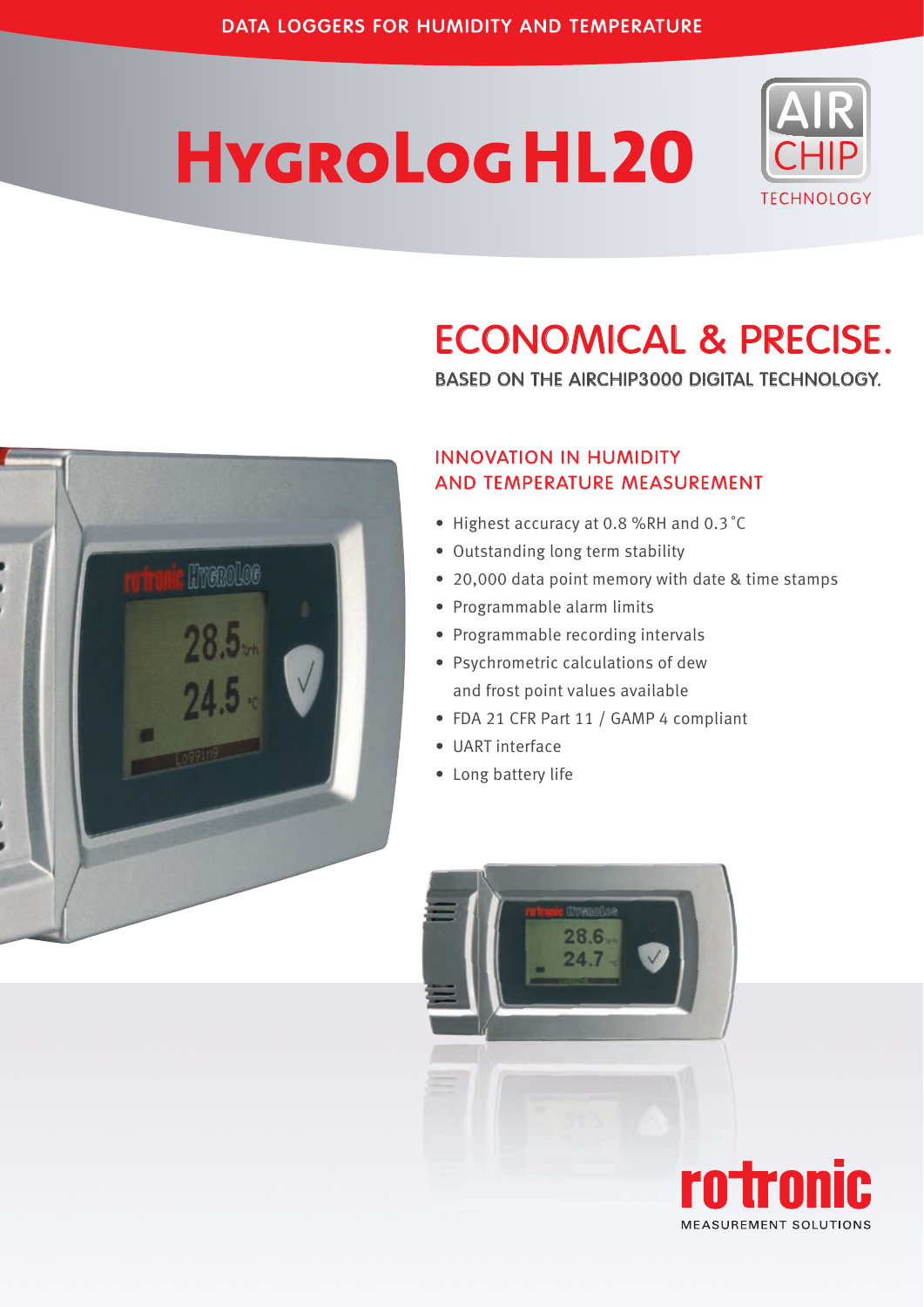### **HYGROLOGHL20**

# SPECIFY THE BEST: HYGROLOG HL20/21 ADVANTAGES AT A GLANCE.

**The new HygroLog HL20 series is the latest development of data loggers for relative humidity, temperature, dew point and frost point. These loggers give you the accuracy and reliability to measure and record your essential data whether it be in pharmaceutical clean rooms, storage facilities, manufacturing areas, buildings, museums or any other critical area. The HL20 and HL21 are fully compliant with FDA 21 CFR part 11 and GAMP 4 requirements for electronic records and electronic signatures (ERES).**

#### **AirChip3000**

- Temperature compensates humidity with over 30000 reference points
- Dew/frost point calculation
- Sensor auto-diagnostics and automatic correction
- Active alarming and information
- Conforms to FDA21 CFR Part 11 and GAMP4 (audit trail)



#### Optional display

- Display of data on a clear, backlit graphic display
- Battery charge indicator
- Display of measured and calculated data
- Function key to start and stop logging
- Display resolution to 2 decimal places



#### Data logging function

- Logs up to 20,000 value pairs, relative humidity and temperature
- Each record is date and time stamped (real-time clock)
- Adjustable log interval
- Two data recording modes: (start-stop or loop)

#### Alarm function

Visible alarm can be programmed for the HL20 detects the following:

- Out-of-limits value (defined with HW4 software)
- Communication loss with the probe
- Sensor failure and sensor drift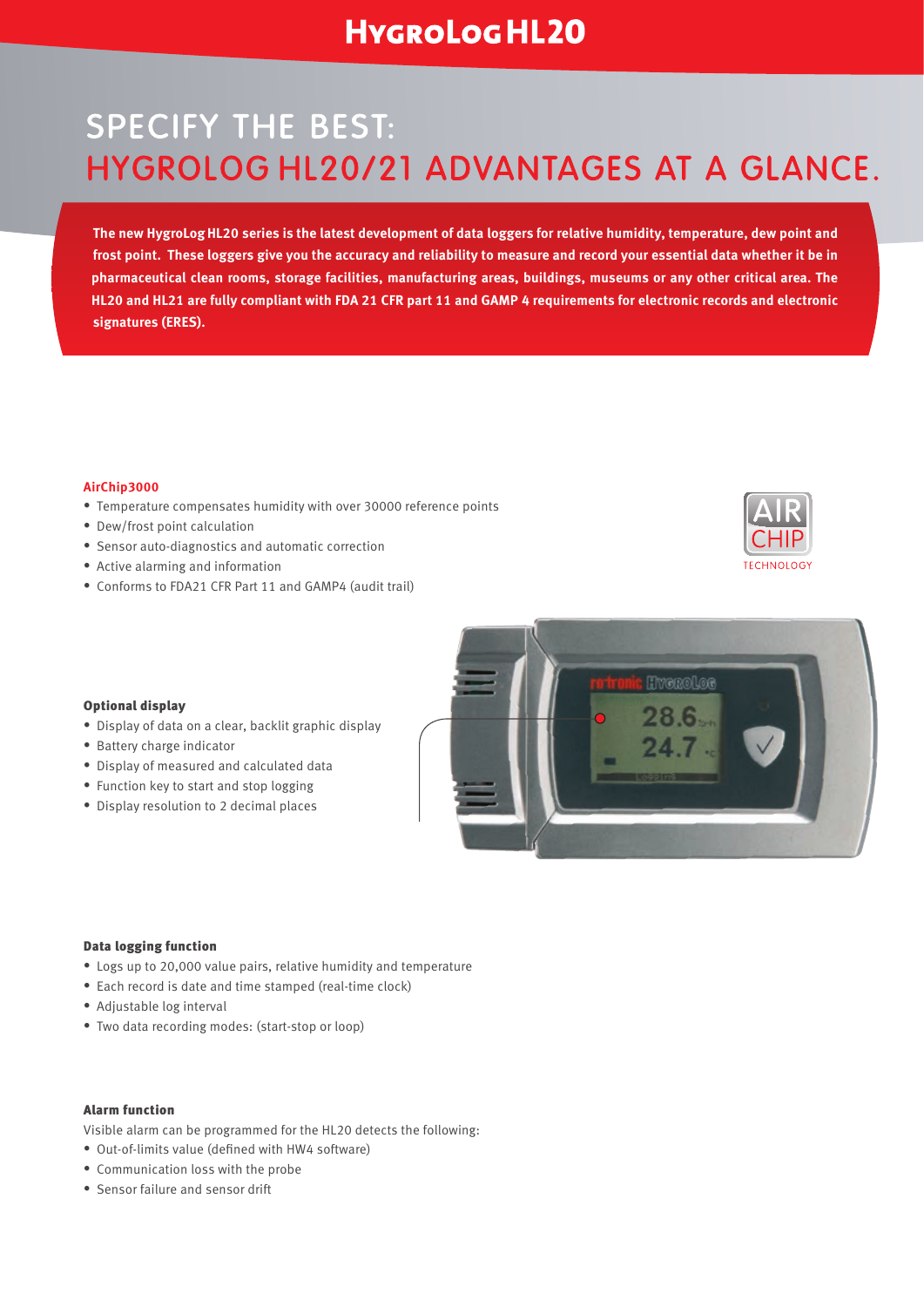# APPLICATIONS.

Long term recording of humidity and temperature measurements is essential in many production, storage, transportation, display and test applications as well as in buildings and museums. They provide valuable information on the levels and variation of humidity and temperature which can have a significant impact on people, materials and objects.

# Relative humidity and temperature logger.

#### HygroLog HL20(D)



Order codes: HL-20 (without display)



HygroLog HL20 HygroLog HL20D

Order codes: HL-20D (with display)

#### HygroLog HL20(D)-Set

Set:

- HL20 or HL20D
- HW4 software
- Cable AC3006

Order codes: HL-20-Set HL-20D-Set